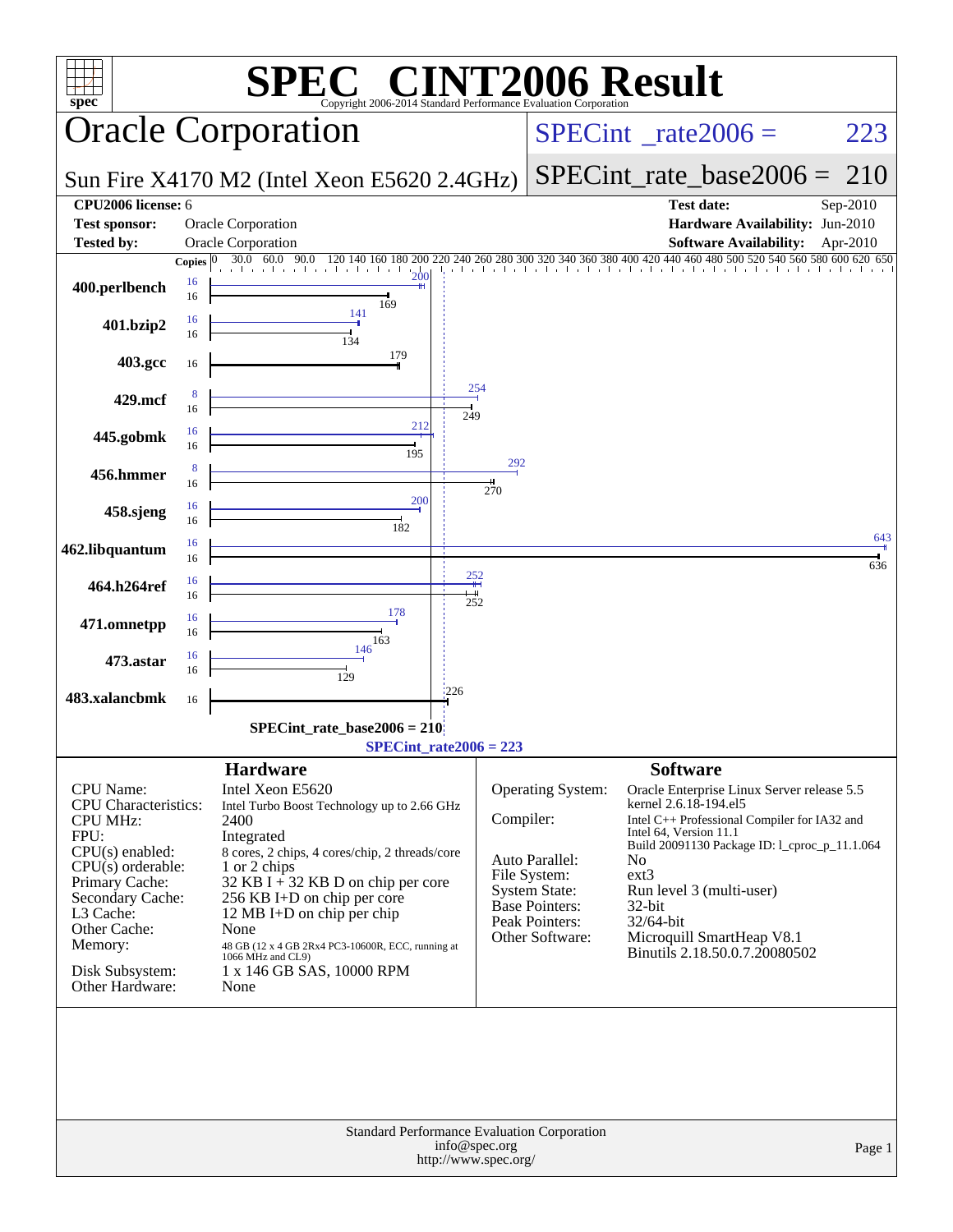

# **[SPEC CINT2006 Result](http://www.spec.org/auto/cpu2006/Docs/result-fields.html#SPECCINT2006Result)**

# **Oracle Corporation**

### SPECint rate $2006 = 223$

Sun Fire X4170 M2 (Intel Xeon E5620 2.4GHz)

[SPECint\\_rate\\_base2006 =](http://www.spec.org/auto/cpu2006/Docs/result-fields.html#SPECintratebase2006) 210

### **[CPU2006 license:](http://www.spec.org/auto/cpu2006/Docs/result-fields.html#CPU2006license)** 6 **[Test date:](http://www.spec.org/auto/cpu2006/Docs/result-fields.html#Testdate)** Sep-2010

**[Test sponsor:](http://www.spec.org/auto/cpu2006/Docs/result-fields.html#Testsponsor)** Oracle Corporation **[Hardware Availability:](http://www.spec.org/auto/cpu2006/Docs/result-fields.html#HardwareAvailability)** Jun-2010 **[Tested by:](http://www.spec.org/auto/cpu2006/Docs/result-fields.html#Testedby)** Oracle Corporation **[Software Availability:](http://www.spec.org/auto/cpu2006/Docs/result-fields.html#SoftwareAvailability)** Apr-2010

### **[Results Table](http://www.spec.org/auto/cpu2006/Docs/result-fields.html#ResultsTable)**

|                    | <b>Base</b>   |                |       |                                                                                                          |       |                |            | <b>Peak</b>   |                |              |                |              |                |              |
|--------------------|---------------|----------------|-------|----------------------------------------------------------------------------------------------------------|-------|----------------|------------|---------------|----------------|--------------|----------------|--------------|----------------|--------------|
| <b>Benchmark</b>   | <b>Copies</b> | <b>Seconds</b> | Ratio | <b>Seconds</b>                                                                                           | Ratio | <b>Seconds</b> | Ratio      | <b>Copies</b> | <b>Seconds</b> | <b>Ratio</b> | <b>Seconds</b> | <b>Ratio</b> | <b>Seconds</b> | <b>Ratio</b> |
| 400.perlbench      | 16            | 920            | 170   | 927                                                                                                      | 169I  | 925            | <b>169</b> | 16            | 781            | 200          | 787            | 199          | 768            | 203          |
| 401.bzip2          | 16            | 1155           | 134   | 1154                                                                                                     | 134   | 1158           | 133        | 16            | 1095           | 141          | 1091           | 142          | 1098           | 141          |
| $403.\mathrm{gcc}$ | 16            | 715            | 180   | 719                                                                                                      | 179   | 725            | 178        | 16            | 715            | 180          | 719            | 179          | 725            | 178          |
| $429$ .mcf         | 16            | 588            | 248   | 586                                                                                                      | 249   | 586            | 249        | 8             | 287            | 254          | 287            | 254          | 287            | 254          |
| $445$ .gobmk       | 16            | 862            | 195   | 860                                                                                                      | 195   | 863            | 194        | 16            | 836            | 201          | 791            | 212          | 790            | 212          |
| 456.hmmer          | 16            | 552            | 270   | 559                                                                                                      | 267   | 554            | <b>270</b> | 8             | 256            | 292          | 256            | 292          | 256            | 292          |
| $458$ .sjeng       | 16            | 1064           | 182   | 1065                                                                                                     | 182   | 1067           | 181        | 16            | 970            | 200          | 970            | 200          | 971            | 199          |
| 462.libquantum     | 16            | 520            | 637   | 521                                                                                                      | 636   | 521            | 636        | 16            | 516            | 642          | 515            | 643          | 515            | 643          |
| 464.h264ref        | 16            | 1391           | 255   | 1406                                                                                                     | 252   | 1453           | 244        | 16            | 1404           | 252          | 1376           | 257          | 1412           | 251          |
| 471.omnetpp        | 16            | 614            | 163   | 615                                                                                                      | 163   | 614            | <b>163</b> | 16            | 563            | 178          | 564            | 177          | 563            | 178          |
| 473.astar          | 16            | 869            | 129   | 869                                                                                                      | 129   | 866            | 130        | 16            | 770            | 146          | 771            | 146          | 769            | 146          |
| 483.xalancbmk      | 16            | 487            | 227   | 490                                                                                                      | 225   | 488            | <b>226</b> | 16            | 487            | 227          | 490            | 225          | 488            | 226          |
|                    |               |                |       | Results appear in the order in which they were run. Bold underlined text indicates a median measurement. |       |                |            |               |                |              |                |              |                |              |

### **[Submit Notes](http://www.spec.org/auto/cpu2006/Docs/result-fields.html#SubmitNotes)**

The config file option 'submit' was used to invoke the command numactl to bind copies to the cores. (For details, please see the config file.)

### **[Operating System Notes](http://www.spec.org/auto/cpu2006/Docs/result-fields.html#OperatingSystemNotes)**

'ulimit -s unlimited' was used to set the stacksize to unlimited prior to run

### **[Platform Notes](http://www.spec.org/auto/cpu2006/Docs/result-fields.html#PlatformNotes)**

Load Default BIOS Settings and then change the following C-State Disabled Data Reuse Optimization Disabled All prefetches Enabled

### **[General Notes](http://www.spec.org/auto/cpu2006/Docs/result-fields.html#GeneralNotes)**

This result is measured on a Sun Fire X4170 M2 server. The Sun Fire X4170 M2 and the Sun Fire X4270 M2 are electronically equivalent.

> Standard Performance Evaluation Corporation [info@spec.org](mailto:info@spec.org) <http://www.spec.org/>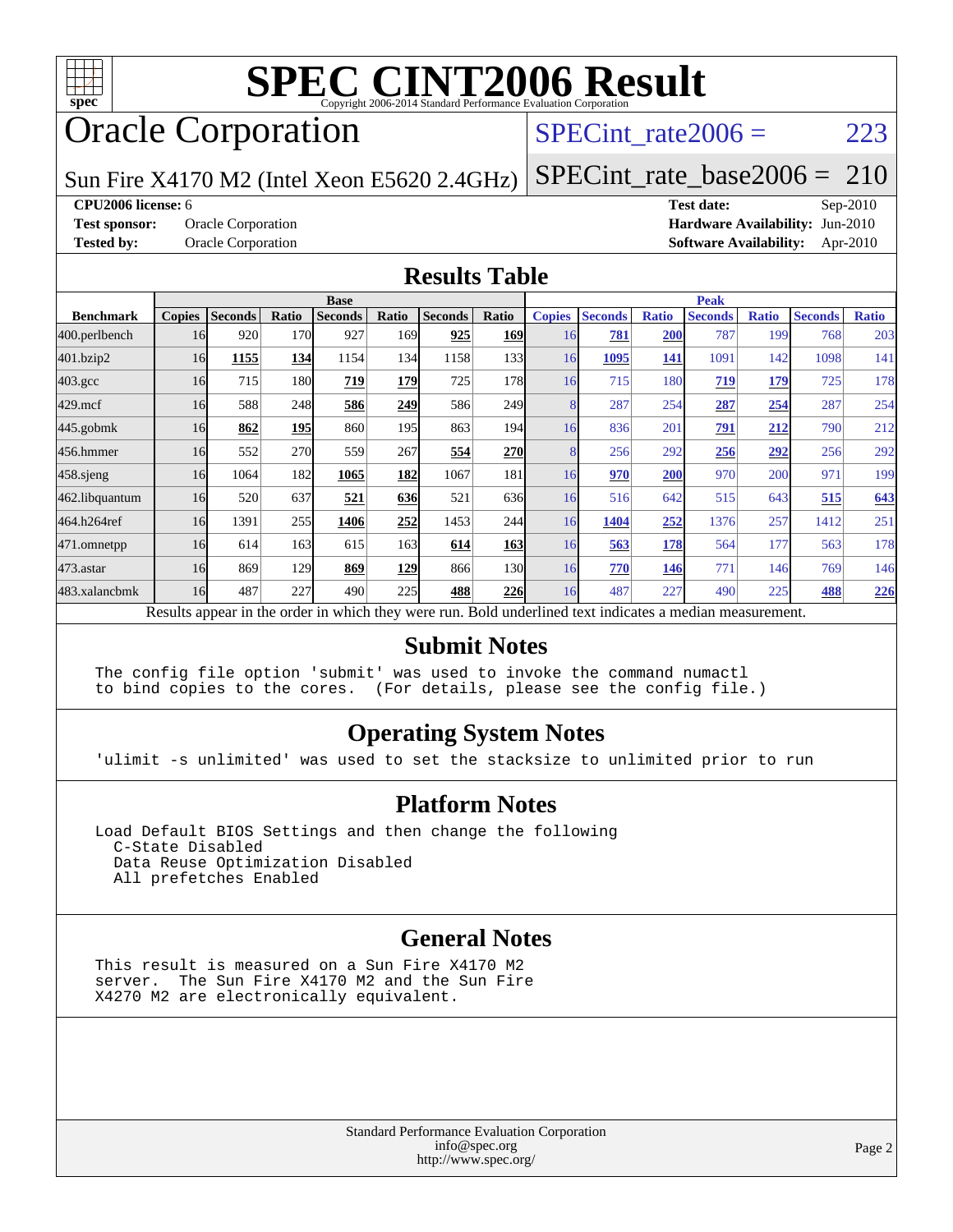

# **[SPEC CINT2006 Result](http://www.spec.org/auto/cpu2006/Docs/result-fields.html#SPECCINT2006Result)**

# Oracle Corporation

SPECint rate $2006 = 223$ 

Sun Fire X4170 M2 (Intel Xeon E5620 2.4GHz) [SPECint\\_rate\\_base2006 =](http://www.spec.org/auto/cpu2006/Docs/result-fields.html#SPECintratebase2006) 210

**[Test sponsor:](http://www.spec.org/auto/cpu2006/Docs/result-fields.html#Testsponsor)** Oracle Corporation **[Hardware Availability:](http://www.spec.org/auto/cpu2006/Docs/result-fields.html#HardwareAvailability)** Jun-2010 **[Tested by:](http://www.spec.org/auto/cpu2006/Docs/result-fields.html#Testedby)** Oracle Corporation **[Software Availability:](http://www.spec.org/auto/cpu2006/Docs/result-fields.html#SoftwareAvailability)** Apr-2010

**[CPU2006 license:](http://www.spec.org/auto/cpu2006/Docs/result-fields.html#CPU2006license)** 6 **[Test date:](http://www.spec.org/auto/cpu2006/Docs/result-fields.html#Testdate)** Sep-2010

## **[Base Compiler Invocation](http://www.spec.org/auto/cpu2006/Docs/result-fields.html#BaseCompilerInvocation)**

[C benchmarks](http://www.spec.org/auto/cpu2006/Docs/result-fields.html#Cbenchmarks):  $\text{icc}$   $-\text{m32}$ 

[C++ benchmarks:](http://www.spec.org/auto/cpu2006/Docs/result-fields.html#CXXbenchmarks) [icpc -m32](http://www.spec.org/cpu2006/results/res2010q3/cpu2006-20100913-13210.flags.html#user_CXXbase_intel_icpc_32bit_4e5a5ef1a53fd332b3c49e69c3330699)

### **[Base Portability Flags](http://www.spec.org/auto/cpu2006/Docs/result-fields.html#BasePortabilityFlags)**

 400.perlbench: [-DSPEC\\_CPU\\_LINUX\\_IA32](http://www.spec.org/cpu2006/results/res2010q3/cpu2006-20100913-13210.flags.html#b400.perlbench_baseCPORTABILITY_DSPEC_CPU_LINUX_IA32) 462.libquantum: [-DSPEC\\_CPU\\_LINUX](http://www.spec.org/cpu2006/results/res2010q3/cpu2006-20100913-13210.flags.html#b462.libquantum_baseCPORTABILITY_DSPEC_CPU_LINUX) 483.xalancbmk: [-DSPEC\\_CPU\\_LINUX](http://www.spec.org/cpu2006/results/res2010q3/cpu2006-20100913-13210.flags.html#b483.xalancbmk_baseCXXPORTABILITY_DSPEC_CPU_LINUX)

### **[Base Optimization Flags](http://www.spec.org/auto/cpu2006/Docs/result-fields.html#BaseOptimizationFlags)**

[C benchmarks](http://www.spec.org/auto/cpu2006/Docs/result-fields.html#Cbenchmarks):

[-xSSE4.2](http://www.spec.org/cpu2006/results/res2010q3/cpu2006-20100913-13210.flags.html#user_CCbase_f-xSSE42_f91528193cf0b216347adb8b939d4107) [-ipo](http://www.spec.org/cpu2006/results/res2010q3/cpu2006-20100913-13210.flags.html#user_CCbase_f-ipo) [-O3](http://www.spec.org/cpu2006/results/res2010q3/cpu2006-20100913-13210.flags.html#user_CCbase_f-O3) [-no-prec-div](http://www.spec.org/cpu2006/results/res2010q3/cpu2006-20100913-13210.flags.html#user_CCbase_f-no-prec-div) [-static](http://www.spec.org/cpu2006/results/res2010q3/cpu2006-20100913-13210.flags.html#user_CCbase_f-static) [-opt-prefetch](http://www.spec.org/cpu2006/results/res2010q3/cpu2006-20100913-13210.flags.html#user_CCbase_f-opt-prefetch)

[C++ benchmarks:](http://www.spec.org/auto/cpu2006/Docs/result-fields.html#CXXbenchmarks)

[-xSSE4.2](http://www.spec.org/cpu2006/results/res2010q3/cpu2006-20100913-13210.flags.html#user_CXXbase_f-xSSE42_f91528193cf0b216347adb8b939d4107) [-ipo](http://www.spec.org/cpu2006/results/res2010q3/cpu2006-20100913-13210.flags.html#user_CXXbase_f-ipo) [-O3](http://www.spec.org/cpu2006/results/res2010q3/cpu2006-20100913-13210.flags.html#user_CXXbase_f-O3) [-no-prec-div](http://www.spec.org/cpu2006/results/res2010q3/cpu2006-20100913-13210.flags.html#user_CXXbase_f-no-prec-div) [-opt-prefetch](http://www.spec.org/cpu2006/results/res2010q3/cpu2006-20100913-13210.flags.html#user_CXXbase_f-opt-prefetch) [-Wl,-z,muldefs](http://www.spec.org/cpu2006/results/res2010q3/cpu2006-20100913-13210.flags.html#user_CXXbase_link_force_multiple1_74079c344b956b9658436fd1b6dd3a8a) [-L\(path to library\) -lsmartheap](http://www.spec.org/cpu2006/results/res2010q3/cpu2006-20100913-13210.flags.html#user_CXXbase_SmartHeap_1e7070a24cf726481c96921ba207e865)

### **[Base Other Flags](http://www.spec.org/auto/cpu2006/Docs/result-fields.html#BaseOtherFlags)**

[C benchmarks](http://www.spec.org/auto/cpu2006/Docs/result-fields.html#Cbenchmarks):

403.gcc: [-Dalloca=\\_alloca](http://www.spec.org/cpu2006/results/res2010q3/cpu2006-20100913-13210.flags.html#b403.gcc_baseEXTRA_CFLAGS_Dalloca_be3056838c12de2578596ca5467af7f3)

### **[Peak Compiler Invocation](http://www.spec.org/auto/cpu2006/Docs/result-fields.html#PeakCompilerInvocation)**

[C benchmarks \(except as noted below\)](http://www.spec.org/auto/cpu2006/Docs/result-fields.html#Cbenchmarksexceptasnotedbelow): [icc -m32](http://www.spec.org/cpu2006/results/res2010q3/cpu2006-20100913-13210.flags.html#user_CCpeak_intel_icc_32bit_5ff4a39e364c98233615fdd38438c6f2)

401.bzip2: [icc -m64](http://www.spec.org/cpu2006/results/res2010q3/cpu2006-20100913-13210.flags.html#user_peakCCLD401_bzip2_intel_icc_64bit_bda6cc9af1fdbb0edc3795bac97ada53)

456.hmmer: [icc -m64](http://www.spec.org/cpu2006/results/res2010q3/cpu2006-20100913-13210.flags.html#user_peakCCLD456_hmmer_intel_icc_64bit_bda6cc9af1fdbb0edc3795bac97ada53)

458.sjeng: [icc -m64](http://www.spec.org/cpu2006/results/res2010q3/cpu2006-20100913-13210.flags.html#user_peakCCLD458_sjeng_intel_icc_64bit_bda6cc9af1fdbb0edc3795bac97ada53)

462.libquantum: [icc -m64](http://www.spec.org/cpu2006/results/res2010q3/cpu2006-20100913-13210.flags.html#user_peakCCLD462_libquantum_intel_icc_64bit_bda6cc9af1fdbb0edc3795bac97ada53)

[C++ benchmarks \(except as noted below\):](http://www.spec.org/auto/cpu2006/Docs/result-fields.html#CXXbenchmarksexceptasnotedbelow) [icpc -m32](http://www.spec.org/cpu2006/results/res2010q3/cpu2006-20100913-13210.flags.html#user_CXXpeak_intel_icpc_32bit_4e5a5ef1a53fd332b3c49e69c3330699)

Continued on next page

Standard Performance Evaluation Corporation [info@spec.org](mailto:info@spec.org) <http://www.spec.org/>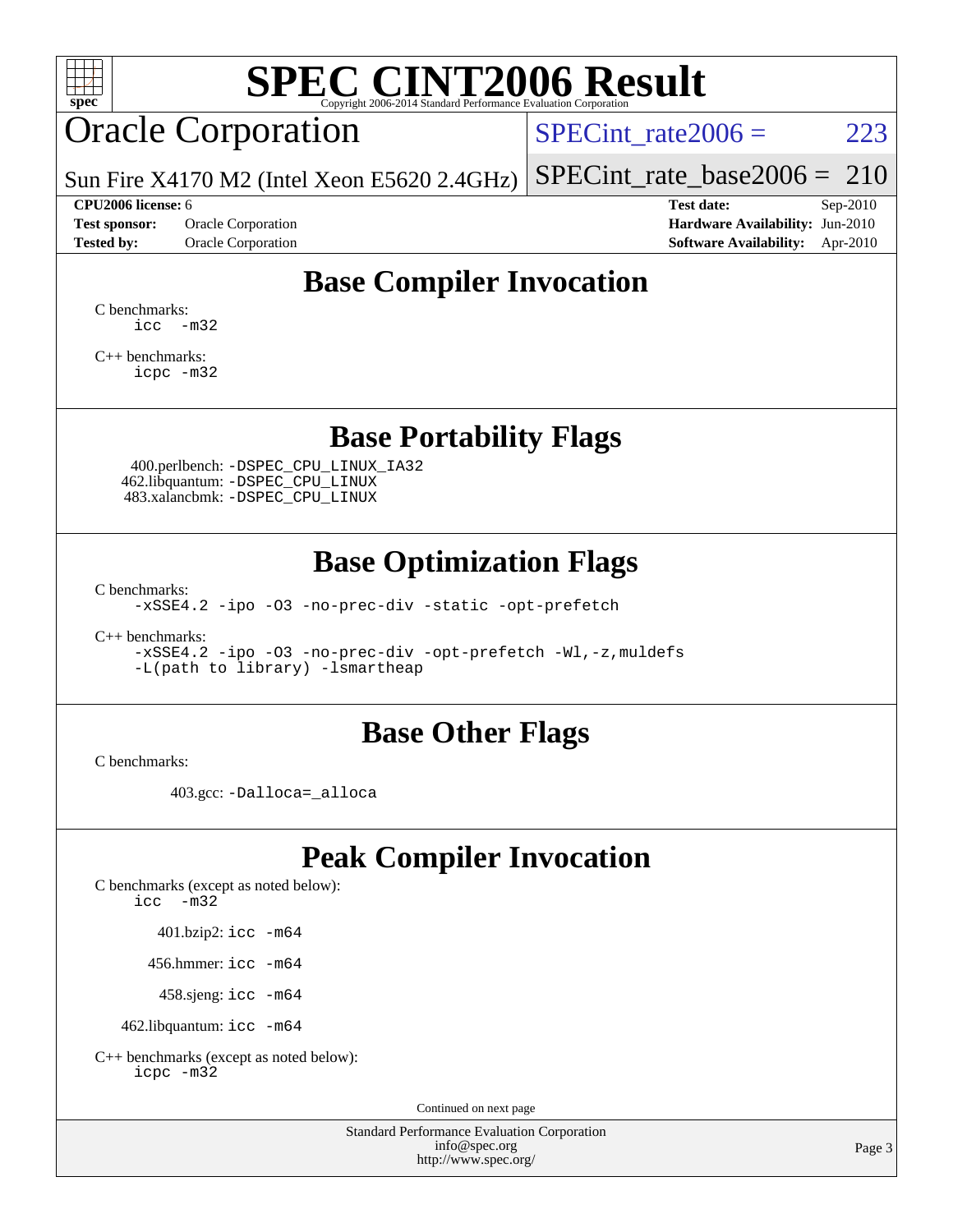

# **[SPEC CINT2006 Result](http://www.spec.org/auto/cpu2006/Docs/result-fields.html#SPECCINT2006Result)**

Oracle Corporation

SPECint rate $2006 = 223$ 

Sun Fire X4170 M2 (Intel Xeon E5620 2.4GHz) [SPECint\\_rate\\_base2006 =](http://www.spec.org/auto/cpu2006/Docs/result-fields.html#SPECintratebase2006)  $210$ 

**[CPU2006 license:](http://www.spec.org/auto/cpu2006/Docs/result-fields.html#CPU2006license)** 6 **[Test date:](http://www.spec.org/auto/cpu2006/Docs/result-fields.html#Testdate)** Sep-2010 **[Test sponsor:](http://www.spec.org/auto/cpu2006/Docs/result-fields.html#Testsponsor)** Oracle Corporation **[Hardware Availability:](http://www.spec.org/auto/cpu2006/Docs/result-fields.html#HardwareAvailability)** Jun-2010 **[Tested by:](http://www.spec.org/auto/cpu2006/Docs/result-fields.html#Testedby)** Oracle Corporation **[Software Availability:](http://www.spec.org/auto/cpu2006/Docs/result-fields.html#SoftwareAvailability)** Apr-2010

# **[Peak Compiler Invocation \(Continued\)](http://www.spec.org/auto/cpu2006/Docs/result-fields.html#PeakCompilerInvocation)**

473.astar: [icpc -m64](http://www.spec.org/cpu2006/results/res2010q3/cpu2006-20100913-13210.flags.html#user_peakCXXLD473_astar_intel_icpc_64bit_fc66a5337ce925472a5c54ad6a0de310)

## **[Peak Portability Flags](http://www.spec.org/auto/cpu2006/Docs/result-fields.html#PeakPortabilityFlags)**

 400.perlbench: [-DSPEC\\_CPU\\_LINUX\\_IA32](http://www.spec.org/cpu2006/results/res2010q3/cpu2006-20100913-13210.flags.html#b400.perlbench_peakCPORTABILITY_DSPEC_CPU_LINUX_IA32) 401.bzip2: [-DSPEC\\_CPU\\_LP64](http://www.spec.org/cpu2006/results/res2010q3/cpu2006-20100913-13210.flags.html#suite_peakCPORTABILITY401_bzip2_DSPEC_CPU_LP64)

 456.hmmer: [-DSPEC\\_CPU\\_LP64](http://www.spec.org/cpu2006/results/res2010q3/cpu2006-20100913-13210.flags.html#suite_peakCPORTABILITY456_hmmer_DSPEC_CPU_LP64) 458.sjeng: [-DSPEC\\_CPU\\_LP64](http://www.spec.org/cpu2006/results/res2010q3/cpu2006-20100913-13210.flags.html#suite_peakCPORTABILITY458_sjeng_DSPEC_CPU_LP64) 462.libquantum: [-DSPEC\\_CPU\\_LP64](http://www.spec.org/cpu2006/results/res2010q3/cpu2006-20100913-13210.flags.html#suite_peakCPORTABILITY462_libquantum_DSPEC_CPU_LP64) [-DSPEC\\_CPU\\_LINUX](http://www.spec.org/cpu2006/results/res2010q3/cpu2006-20100913-13210.flags.html#b462.libquantum_peakCPORTABILITY_DSPEC_CPU_LINUX) 473.astar: [-DSPEC\\_CPU\\_LP64](http://www.spec.org/cpu2006/results/res2010q3/cpu2006-20100913-13210.flags.html#suite_peakCXXPORTABILITY473_astar_DSPEC_CPU_LP64) 483.xalancbmk: [-DSPEC\\_CPU\\_LINUX](http://www.spec.org/cpu2006/results/res2010q3/cpu2006-20100913-13210.flags.html#b483.xalancbmk_peakCXXPORTABILITY_DSPEC_CPU_LINUX)

## **[Peak Optimization Flags](http://www.spec.org/auto/cpu2006/Docs/result-fields.html#PeakOptimizationFlags)**

[C benchmarks](http://www.spec.org/auto/cpu2006/Docs/result-fields.html#Cbenchmarks):

 400.perlbench: [-xSSE4.2](http://www.spec.org/cpu2006/results/res2010q3/cpu2006-20100913-13210.flags.html#user_peakPASS2_CFLAGSPASS2_LDCFLAGS400_perlbench_f-xSSE42_f91528193cf0b216347adb8b939d4107)(pass 2) [-prof-gen](http://www.spec.org/cpu2006/results/res2010q3/cpu2006-20100913-13210.flags.html#user_peakPASS1_CFLAGSPASS1_LDCFLAGS400_perlbench_prof_gen_e43856698f6ca7b7e442dfd80e94a8fc)(pass 1) [-ipo](http://www.spec.org/cpu2006/results/res2010q3/cpu2006-20100913-13210.flags.html#user_peakPASS2_CFLAGSPASS2_LDCFLAGS400_perlbench_f-ipo)(pass 2) [-O3](http://www.spec.org/cpu2006/results/res2010q3/cpu2006-20100913-13210.flags.html#user_peakPASS2_CFLAGSPASS2_LDCFLAGS400_perlbench_f-O3)(pass 2) [-no-prec-div](http://www.spec.org/cpu2006/results/res2010q3/cpu2006-20100913-13210.flags.html#user_peakPASS2_CFLAGSPASS2_LDCFLAGS400_perlbench_f-no-prec-div)(pass 2) [-static](http://www.spec.org/cpu2006/results/res2010q3/cpu2006-20100913-13210.flags.html#user_peakPASS2_CFLAGSPASS2_LDCFLAGS400_perlbench_f-static)(pass 2) [-prof-use](http://www.spec.org/cpu2006/results/res2010q3/cpu2006-20100913-13210.flags.html#user_peakPASS2_CFLAGSPASS2_LDCFLAGS400_perlbench_prof_use_bccf7792157ff70d64e32fe3e1250b55)(pass 2) [-ansi-alias](http://www.spec.org/cpu2006/results/res2010q3/cpu2006-20100913-13210.flags.html#user_peakCOPTIMIZE400_perlbench_f-ansi-alias)

 401.bzip2: [-xSSE4.2](http://www.spec.org/cpu2006/results/res2010q3/cpu2006-20100913-13210.flags.html#user_peakPASS2_CFLAGSPASS2_LDCFLAGS401_bzip2_f-xSSE42_f91528193cf0b216347adb8b939d4107)(pass 2) [-prof-gen](http://www.spec.org/cpu2006/results/res2010q3/cpu2006-20100913-13210.flags.html#user_peakPASS1_CFLAGSPASS1_LDCFLAGS401_bzip2_prof_gen_e43856698f6ca7b7e442dfd80e94a8fc)(pass 1) [-ipo](http://www.spec.org/cpu2006/results/res2010q3/cpu2006-20100913-13210.flags.html#user_peakPASS2_CFLAGSPASS2_LDCFLAGS401_bzip2_f-ipo)(pass 2) [-O3](http://www.spec.org/cpu2006/results/res2010q3/cpu2006-20100913-13210.flags.html#user_peakPASS2_CFLAGSPASS2_LDCFLAGS401_bzip2_f-O3)(pass 2) [-no-prec-div](http://www.spec.org/cpu2006/results/res2010q3/cpu2006-20100913-13210.flags.html#user_peakPASS2_CFLAGSPASS2_LDCFLAGS401_bzip2_f-no-prec-div)(pass 2) [-static](http://www.spec.org/cpu2006/results/res2010q3/cpu2006-20100913-13210.flags.html#user_peakPASS2_CFLAGSPASS2_LDCFLAGS401_bzip2_f-static)(pass 2) [-prof-use](http://www.spec.org/cpu2006/results/res2010q3/cpu2006-20100913-13210.flags.html#user_peakPASS2_CFLAGSPASS2_LDCFLAGS401_bzip2_prof_use_bccf7792157ff70d64e32fe3e1250b55)(pass 2) [-opt-prefetch](http://www.spec.org/cpu2006/results/res2010q3/cpu2006-20100913-13210.flags.html#user_peakCOPTIMIZE401_bzip2_f-opt-prefetch) [-ansi-alias](http://www.spec.org/cpu2006/results/res2010q3/cpu2006-20100913-13210.flags.html#user_peakCOPTIMIZE401_bzip2_f-ansi-alias) [-auto-ilp32](http://www.spec.org/cpu2006/results/res2010q3/cpu2006-20100913-13210.flags.html#user_peakCOPTIMIZE401_bzip2_f-auto-ilp32)

 $403.\text{gcc: basepeak}$  = yes

429.mcf: [-xSSE4.2](http://www.spec.org/cpu2006/results/res2010q3/cpu2006-20100913-13210.flags.html#user_peakCOPTIMIZE429_mcf_f-xSSE42_f91528193cf0b216347adb8b939d4107) [-ipo](http://www.spec.org/cpu2006/results/res2010q3/cpu2006-20100913-13210.flags.html#user_peakCOPTIMIZE429_mcf_f-ipo) [-O3](http://www.spec.org/cpu2006/results/res2010q3/cpu2006-20100913-13210.flags.html#user_peakCOPTIMIZE429_mcf_f-O3) [-no-prec-div](http://www.spec.org/cpu2006/results/res2010q3/cpu2006-20100913-13210.flags.html#user_peakCOPTIMIZE429_mcf_f-no-prec-div) [-static](http://www.spec.org/cpu2006/results/res2010q3/cpu2006-20100913-13210.flags.html#user_peakCOPTIMIZE429_mcf_f-static) [-opt-prefetch](http://www.spec.org/cpu2006/results/res2010q3/cpu2006-20100913-13210.flags.html#user_peakCOPTIMIZE429_mcf_f-opt-prefetch)

 445.gobmk: [-xSSE4.2](http://www.spec.org/cpu2006/results/res2010q3/cpu2006-20100913-13210.flags.html#user_peakPASS2_CFLAGSPASS2_LDCFLAGS445_gobmk_f-xSSE42_f91528193cf0b216347adb8b939d4107)(pass 2) [-prof-gen](http://www.spec.org/cpu2006/results/res2010q3/cpu2006-20100913-13210.flags.html#user_peakPASS1_CFLAGSPASS1_LDCFLAGS445_gobmk_prof_gen_e43856698f6ca7b7e442dfd80e94a8fc)(pass 1) [-prof-use](http://www.spec.org/cpu2006/results/res2010q3/cpu2006-20100913-13210.flags.html#user_peakPASS2_CFLAGSPASS2_LDCFLAGS445_gobmk_prof_use_bccf7792157ff70d64e32fe3e1250b55)(pass 2) [-O2](http://www.spec.org/cpu2006/results/res2010q3/cpu2006-20100913-13210.flags.html#user_peakCOPTIMIZE445_gobmk_f-O2) [-ipo](http://www.spec.org/cpu2006/results/res2010q3/cpu2006-20100913-13210.flags.html#user_peakCOPTIMIZE445_gobmk_f-ipo) [-no-prec-div](http://www.spec.org/cpu2006/results/res2010q3/cpu2006-20100913-13210.flags.html#user_peakCOPTIMIZE445_gobmk_f-no-prec-div) [-ansi-alias](http://www.spec.org/cpu2006/results/res2010q3/cpu2006-20100913-13210.flags.html#user_peakCOPTIMIZE445_gobmk_f-ansi-alias)

 456.hmmer: [-xSSE4.2](http://www.spec.org/cpu2006/results/res2010q3/cpu2006-20100913-13210.flags.html#user_peakCOPTIMIZE456_hmmer_f-xSSE42_f91528193cf0b216347adb8b939d4107) [-ipo](http://www.spec.org/cpu2006/results/res2010q3/cpu2006-20100913-13210.flags.html#user_peakCOPTIMIZE456_hmmer_f-ipo) [-O3](http://www.spec.org/cpu2006/results/res2010q3/cpu2006-20100913-13210.flags.html#user_peakCOPTIMIZE456_hmmer_f-O3) [-no-prec-div](http://www.spec.org/cpu2006/results/res2010q3/cpu2006-20100913-13210.flags.html#user_peakCOPTIMIZE456_hmmer_f-no-prec-div) [-static](http://www.spec.org/cpu2006/results/res2010q3/cpu2006-20100913-13210.flags.html#user_peakCOPTIMIZE456_hmmer_f-static) [-unroll2](http://www.spec.org/cpu2006/results/res2010q3/cpu2006-20100913-13210.flags.html#user_peakCOPTIMIZE456_hmmer_f-unroll_784dae83bebfb236979b41d2422d7ec2) [-ansi-alias](http://www.spec.org/cpu2006/results/res2010q3/cpu2006-20100913-13210.flags.html#user_peakCOPTIMIZE456_hmmer_f-ansi-alias) [-auto-ilp32](http://www.spec.org/cpu2006/results/res2010q3/cpu2006-20100913-13210.flags.html#user_peakCOPTIMIZE456_hmmer_f-auto-ilp32)

 458.sjeng: [-xSSE4.2](http://www.spec.org/cpu2006/results/res2010q3/cpu2006-20100913-13210.flags.html#user_peakPASS2_CFLAGSPASS2_LDCFLAGS458_sjeng_f-xSSE42_f91528193cf0b216347adb8b939d4107)(pass 2) [-prof-gen](http://www.spec.org/cpu2006/results/res2010q3/cpu2006-20100913-13210.flags.html#user_peakPASS1_CFLAGSPASS1_LDCFLAGS458_sjeng_prof_gen_e43856698f6ca7b7e442dfd80e94a8fc)(pass 1) [-ipo](http://www.spec.org/cpu2006/results/res2010q3/cpu2006-20100913-13210.flags.html#user_peakPASS2_CFLAGSPASS2_LDCFLAGS458_sjeng_f-ipo)(pass 2) [-O3](http://www.spec.org/cpu2006/results/res2010q3/cpu2006-20100913-13210.flags.html#user_peakPASS2_CFLAGSPASS2_LDCFLAGS458_sjeng_f-O3)(pass 2) [-no-prec-div](http://www.spec.org/cpu2006/results/res2010q3/cpu2006-20100913-13210.flags.html#user_peakPASS2_CFLAGSPASS2_LDCFLAGS458_sjeng_f-no-prec-div)(pass 2) [-static](http://www.spec.org/cpu2006/results/res2010q3/cpu2006-20100913-13210.flags.html#user_peakPASS2_CFLAGSPASS2_LDCFLAGS458_sjeng_f-static)(pass 2) [-prof-use](http://www.spec.org/cpu2006/results/res2010q3/cpu2006-20100913-13210.flags.html#user_peakPASS2_CFLAGSPASS2_LDCFLAGS458_sjeng_prof_use_bccf7792157ff70d64e32fe3e1250b55)(pass 2) [-unroll4](http://www.spec.org/cpu2006/results/res2010q3/cpu2006-20100913-13210.flags.html#user_peakCOPTIMIZE458_sjeng_f-unroll_4e5e4ed65b7fd20bdcd365bec371b81f) [-auto-ilp32](http://www.spec.org/cpu2006/results/res2010q3/cpu2006-20100913-13210.flags.html#user_peakCOPTIMIZE458_sjeng_f-auto-ilp32)

 462.libquantum: [-xSSE4.2](http://www.spec.org/cpu2006/results/res2010q3/cpu2006-20100913-13210.flags.html#user_peakCOPTIMIZE462_libquantum_f-xSSE42_f91528193cf0b216347adb8b939d4107) [-ipo](http://www.spec.org/cpu2006/results/res2010q3/cpu2006-20100913-13210.flags.html#user_peakCOPTIMIZE462_libquantum_f-ipo) [-O3](http://www.spec.org/cpu2006/results/res2010q3/cpu2006-20100913-13210.flags.html#user_peakCOPTIMIZE462_libquantum_f-O3) [-no-prec-div](http://www.spec.org/cpu2006/results/res2010q3/cpu2006-20100913-13210.flags.html#user_peakCOPTIMIZE462_libquantum_f-no-prec-div) [-static](http://www.spec.org/cpu2006/results/res2010q3/cpu2006-20100913-13210.flags.html#user_peakCOPTIMIZE462_libquantum_f-static) [-auto-ilp32](http://www.spec.org/cpu2006/results/res2010q3/cpu2006-20100913-13210.flags.html#user_peakCOPTIMIZE462_libquantum_f-auto-ilp32) [-opt-prefetch](http://www.spec.org/cpu2006/results/res2010q3/cpu2006-20100913-13210.flags.html#user_peakCOPTIMIZE462_libquantum_f-opt-prefetch)

 $464.h264$ ref:  $-xSSE4$ .  $2(pass 2)$  [-prof-gen](http://www.spec.org/cpu2006/results/res2010q3/cpu2006-20100913-13210.flags.html#user_peakPASS1_CFLAGSPASS1_LDCFLAGS464_h264ref_prof_gen_e43856698f6ca7b7e442dfd80e94a8fc)(pass 1) [-ipo](http://www.spec.org/cpu2006/results/res2010q3/cpu2006-20100913-13210.flags.html#user_peakPASS2_CFLAGSPASS2_LDCFLAGS464_h264ref_f-ipo)(pass 2) [-O3](http://www.spec.org/cpu2006/results/res2010q3/cpu2006-20100913-13210.flags.html#user_peakPASS2_CFLAGSPASS2_LDCFLAGS464_h264ref_f-O3)(pass 2) [-no-prec-div](http://www.spec.org/cpu2006/results/res2010q3/cpu2006-20100913-13210.flags.html#user_peakPASS2_CFLAGSPASS2_LDCFLAGS464_h264ref_f-no-prec-div)(pass 2) [-static](http://www.spec.org/cpu2006/results/res2010q3/cpu2006-20100913-13210.flags.html#user_peakPASS2_CFLAGSPASS2_LDCFLAGS464_h264ref_f-static)(pass 2) [-prof-use](http://www.spec.org/cpu2006/results/res2010q3/cpu2006-20100913-13210.flags.html#user_peakPASS2_CFLAGSPASS2_LDCFLAGS464_h264ref_prof_use_bccf7792157ff70d64e32fe3e1250b55)(pass 2) [-unroll2](http://www.spec.org/cpu2006/results/res2010q3/cpu2006-20100913-13210.flags.html#user_peakCOPTIMIZE464_h264ref_f-unroll_784dae83bebfb236979b41d2422d7ec2) [-ansi-alias](http://www.spec.org/cpu2006/results/res2010q3/cpu2006-20100913-13210.flags.html#user_peakCOPTIMIZE464_h264ref_f-ansi-alias)

Continued on next page